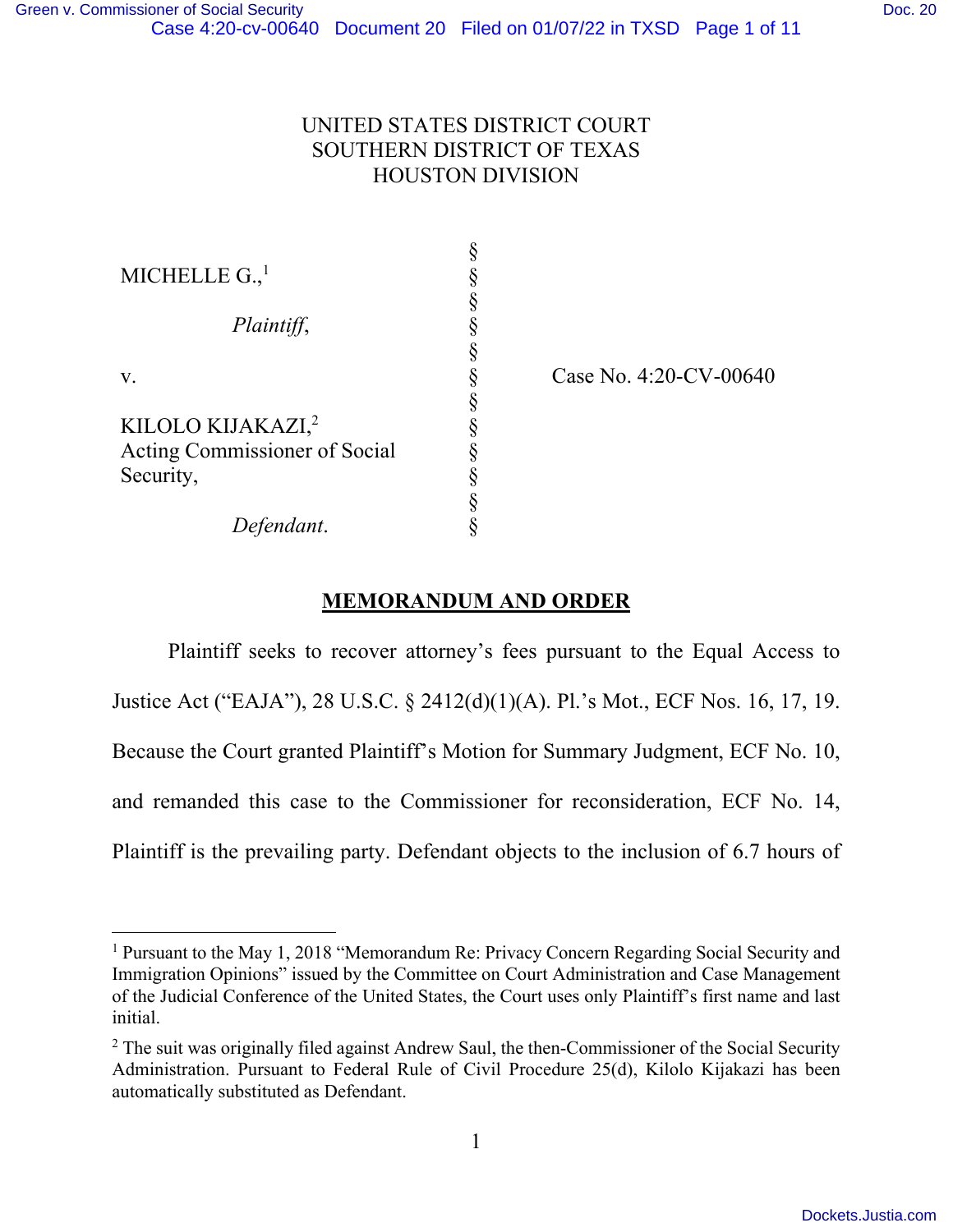paralegal work as not compensable clerical work. ECF No. 18. The Court finds that Plaintiff's counsel's request for fees, including the inclusion of 7.3 hours of paralegal work, is reasonable. Therefore, Plaintiff's motion should be granted.

## **I. LEGAL STANDARD FOR THE EAJA**

The EAJA permits the recovery of attorney's fees in proceedings for judicial review of an agency's action. 28 U.S.C.  $\S$  2412(d)(1)(A). The purpose is to "ensure adequate representation of those who need it and to minimize the costs of this representation to taxpayers." *Day v. Comm'r Soc. Sec. Admin.*, No. 6:16-CV-00210, 2017 WL 4417682, at \*1 (E.D. Tex. Oct. 31, 2017); *see Murkeldove v. Astrue*, 635 F.3d 784, 793 (5th Cir. 2011) (purpose is to eliminate the financial disincentive for an average person to challenge unreasonable government actions).

In a civil action brought against the United States, the claimant is entitled to attorney's fees under the EAJA when the following elements are met: (1) the claimant is the prevailing party, (2) the claimant timely files a fee application, (3) the Court finds the position of the Government was not substantially justified, and (4) no special circumstances make the award unjust. *Reese v. Saul*, No. 4:19-CV-27872, 2021 WL 2188686, at \*1 (S.D. Tex. Apr. 1, 2021) (citing 28 U.S.C. § 2412(d)(1)(A)-(B)).

The Court previously found that the ALJ did not properly conduct the RFC analysis by failing to obtain the testimony of a medical expert before proceeding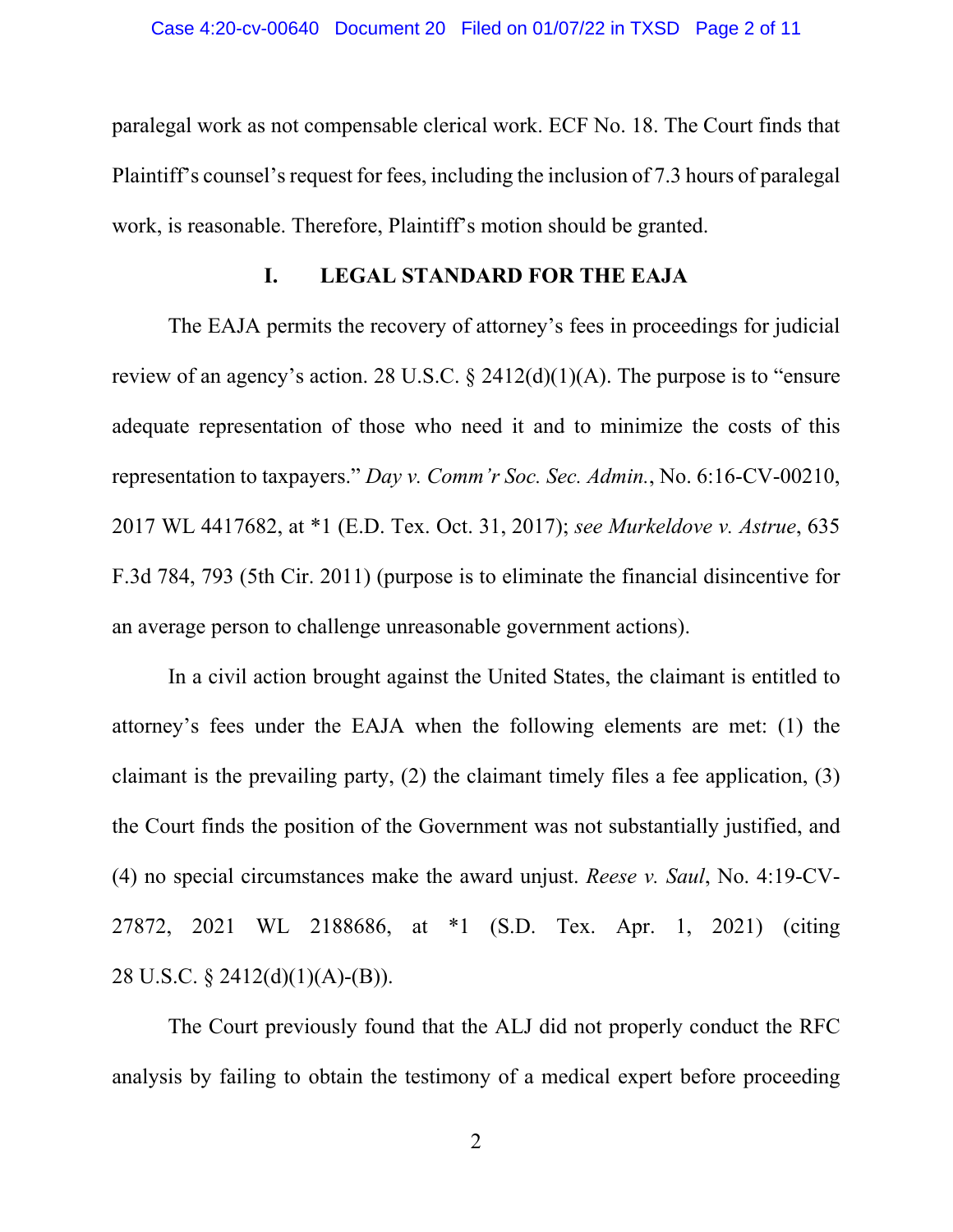with the resumed hearing, and therefore reversed and remanded. ECF No. 14 at 6- 14. The claimant is a prevailing party when the district court remands a social security action under sentence four of 42 U.S.C. § 405(g).<sup>3</sup> *Shalala v. Shaefer*, 509 U.S. 292, 299-301 (1993); *Mathews v. Berryhill*, No. 4:18-CV-04795, 2020 WL 242487, at \*1 (S.D. Tex. Jan. 16, 2020). Thus, Plaintiff is the prevailing party, she timely<sup>4</sup> filed her motion for attorney's fees, and the government's position was not substantially justified. No special circumstances make the award of fees unjust.

### **II. ANALYSIS**

Plaintiff's counsel seeks an award of \$8,390.53. She submitted evidence supporting an hourly rate of \$202.44 for 40 attorney hours worked in 2020 and 2021 and an hourly rate of \$100.00 for 9.1 paralegal hours worked in 2020 and 2021. ECF No. 17 at 2; ECF No. 17-1; ECF No. 17-3; ECF No. 17-4; ECF No. 19 at 4.<sup>5</sup> The

<sup>&</sup>lt;sup>3</sup> "The court shall have power to enter, upon the pleadings and transcript of the record, a judgment affirming, modifying, or reversing the decision of the Commissioner of Social Security, with or without remanding the case for a rehearing."  $42 \text{ U.S.C.} \& 405(g)$ .

<sup>&</sup>lt;sup>4</sup> After the district court renders judgment, a party has 30 days from the time that the judgment becomes final to seek an EAJA award. The district court's judgment becomes final when it can no longer be appealed. 28 U.S.C. § 2412(d)(2)(G). In suits in which a federal officer is a party, the time for appeal does not end until 60 days after the entry of a Rule 58 judgment. *Freeman v. Shalala*, 2 F.3d 552, 554 (5th Cir. 1993). Thus, a party has 30 days after this 60-day time period to seek and EAJA award of fees. In this case, the Court issued a judgment on September 4, 2021, ECF No. 15, which became final sixty days later, on November 4, 2021. Plaintiff had thirty days from November 4, 2021, to file her motion for attorney's fees. Plaintiff filed her motion on December 1, 2021, and thus the motion is timely. ECF No. 16.

<sup>&</sup>lt;sup>5</sup> Plaintiff's itemized statement indicates that Plaintiff's counsel worked 33.6 hours in 2020 and 3.5 hours in 2021, ECF No. 17-3; ECF No. 19 at 4, and that a paralegal worked 5.7 hours in 2020 and 3.4 hours in 2021. ECF No. 17-4.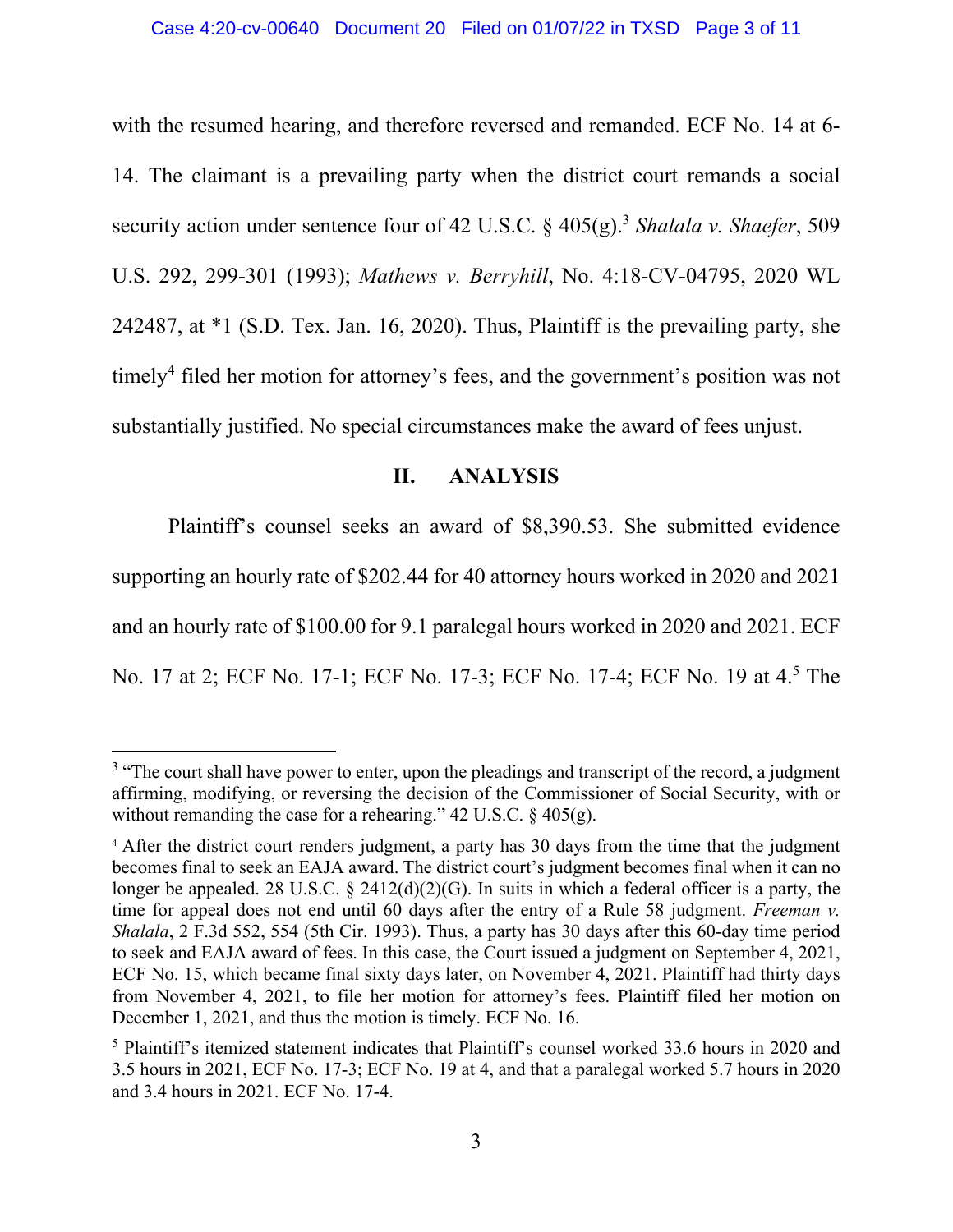Commissioner's counsel filed a response, arguing that 6.7 paralegal hours should not be compensated as they involved clerical work. ECF No. 18 at 1–2.

### **A. Reasonableness of Hours Worked.**

The Court must determine whether the fee is reasonable, requiring an examination of the hours worked and the rate sought. *Matthews v. Berryhill*, No. 4:18-CV-4795, 2020 WL 242487, at \*2 (S.D. Tex. Jan. 16, 2020) (citing *Chargois v. Barnhart*, 454 F. Supp.2d 631, 634 (E.D. Tex. 2006)). Typically, in cases of this kind, fee applications range from twenty to forty hours. *Id*. Plaintiff's counsel claims 49.1 hours, including 9.1 paralegal hours and 2.9 attorney hours to reply to Defendant's response, which is outside the typical range of hours for this type of case.<sup>6</sup> Defendant contends that 6.7 of the paralegal hours should be considered clerical work and not compensated under the EAJA. ECF No. 18 at 1–2.

"Paralegal work can only be recovered as attorney's fees if the work is legal rather than clerical." *Vela v. City of Houston*, 276 F.3d 659, 681 (5th Cir. 2001); *see also Allen v. United States Steel Corp.*, 665 F.2d 689, 697 (5th Cir. 1982) ("Paralegal expenses are separately recoverable only as part of a prevailing party's award for attorney's fees and expenses, and even then only to the extent that the paralegal performs work traditionally performed by an attorney. Otherwise, paralegal expenses are separately unrecoverable overhead expenses."). Defendant argues that

 $6$  Plaintiff subsequently reduced the time requested by 0.3 paralegal hours. ECF No. 19 at 3.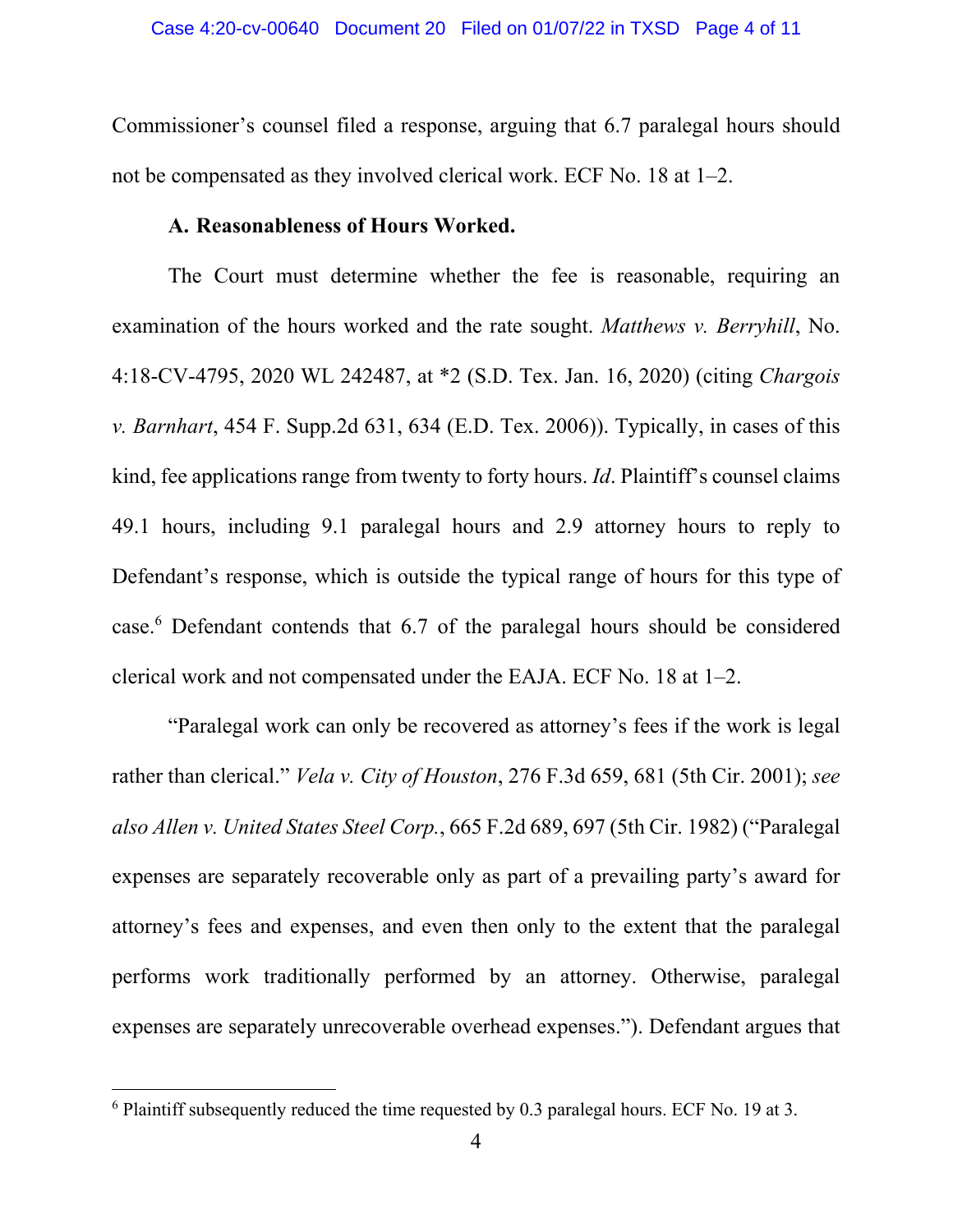only the last two entries in Plaintiff's ledger, describing time spent on preparing the EAJA petition, are compensable under the EAJA. ECF No. 18 at 1–2. Defendant contends that the other 6.7 hours, which include telephone calls to the client with status updates, receiving documents, and organizing the record, are not compensable clerical tasks. *Id.* at 2.

Defendant objects to four entries, totaling one hour, for telephone calls with Plaintiff updating her on the status of her case. However, one hour over the course of a year to keep a client informed of their case is not unreasonable. *See, e.g.*, *Taylor v. Colvin*, No. 15-3705, 2016 WL 4733287, at \*2 (E.D. La. Aug. 23, 2016) (noting that "a client is entitled to be kept reasonably apprised of the status of his case"), *adopted by sub nom. Taylor v. Soc. Sec. Admin.*, No. 15-3705, 2016 WL 4720004 (E.D. La. Sept. 8, 2016).

Defendant objects to two entries for telephone calls between a paralegal and Plaintiff to explain Defendant's brief and this Court's remand order to Plaintiff. However, it is reasonable and not unusual to discuss the case with the client, and these explanations would have required legal skill and knowledge. *See, e.g.*, *Bates v. Colvin*, No. 3:13-CV-1659-L, 2014 WL 2547060, at \*1 (N.D. Tex. June 5, 2014) (noting that it was not excessive for counsel to talk with their client twice about the result of his case).

Defendant further objects to time entries related to processing the files from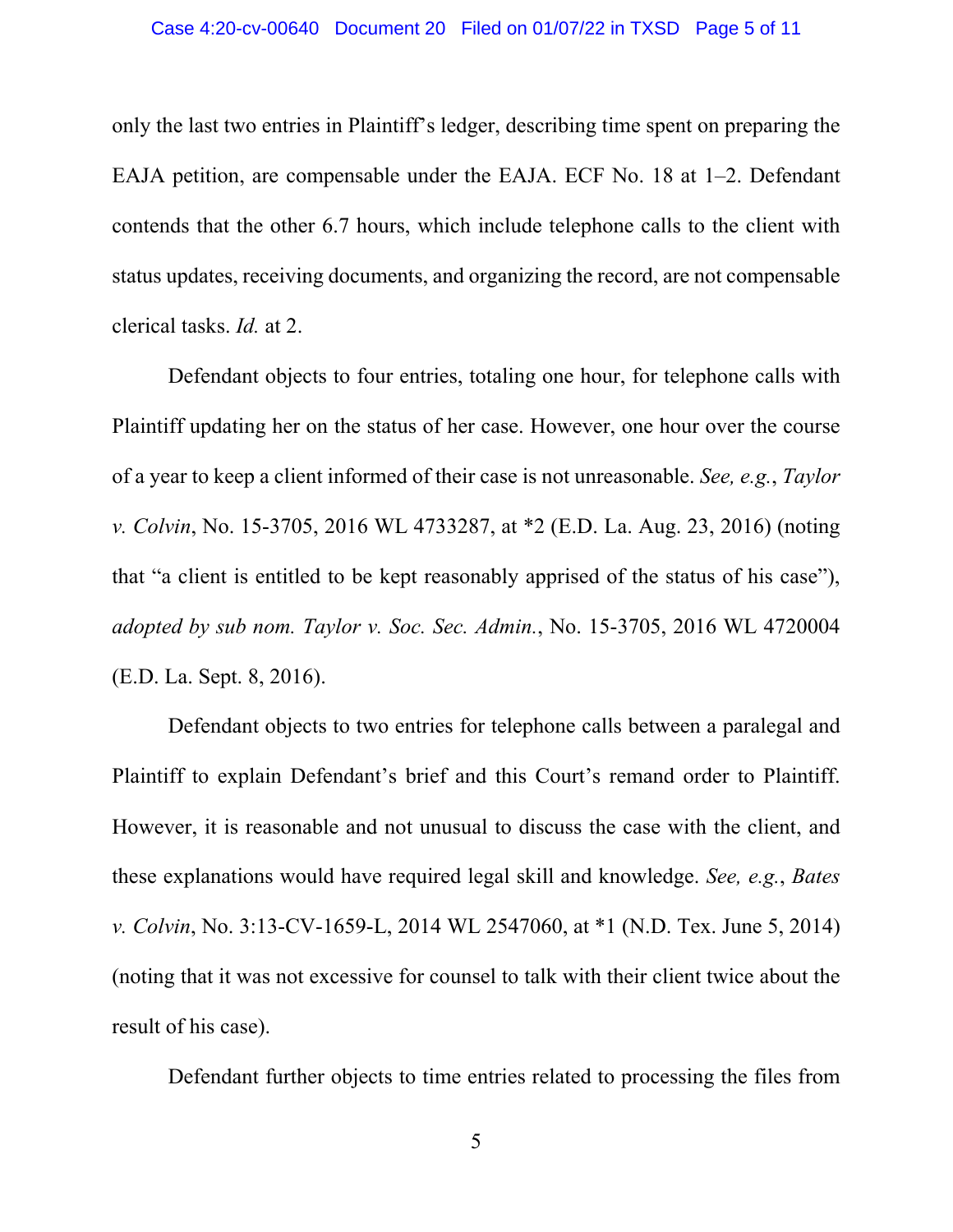the referral source and sending the case back to the referral source following remand. Plaintiff represents that these entries involved not only sending files, but also communicating with the referral source regarding the case. ECF No. 19 at 2. Plaintiff cites to *Gary Don H. v. Commissioner of Social Security Administration* for her contention that communications with the referral source are compensable. 3:19-cv-2441-D, 2021 WL 913293, at \*2 (N.D. Tex. Mar. 10, 2021). However, unlike in *Gary Don H.*, in which the court agreed with plaintiff's contention that communicating with the referring attorney was not a clerical function because an "attorney has the right to anticipate that his inquiries will be handled in a professional manner by his professional peer, not by a clerical employee," *id.*, in this matter, a paralegal communicated with the referral source. This matter is therefore more akin to *Brown v. Saul*, in which the court found that a paralegal's communications with a referral source were not compensable. No. 3:18-CV-0190-BH, 2019 WL 775 6079, at \*3 (N.D. Tex. Oct. 2, 2019). The Court thus reduces Plaintiff's requested paralegal hours by 0.9 hours.

Defendant objects to time entries associated with preparation of the contract, reviewing the contract for completion, and assisting the client with completion of the *in forma pauperis* application. Plaintiff contends that drafting a contract is a task usually performed by an attorney and assisting a client with the *in forma pauperis* application requires knowledge of what income and expenses would be considered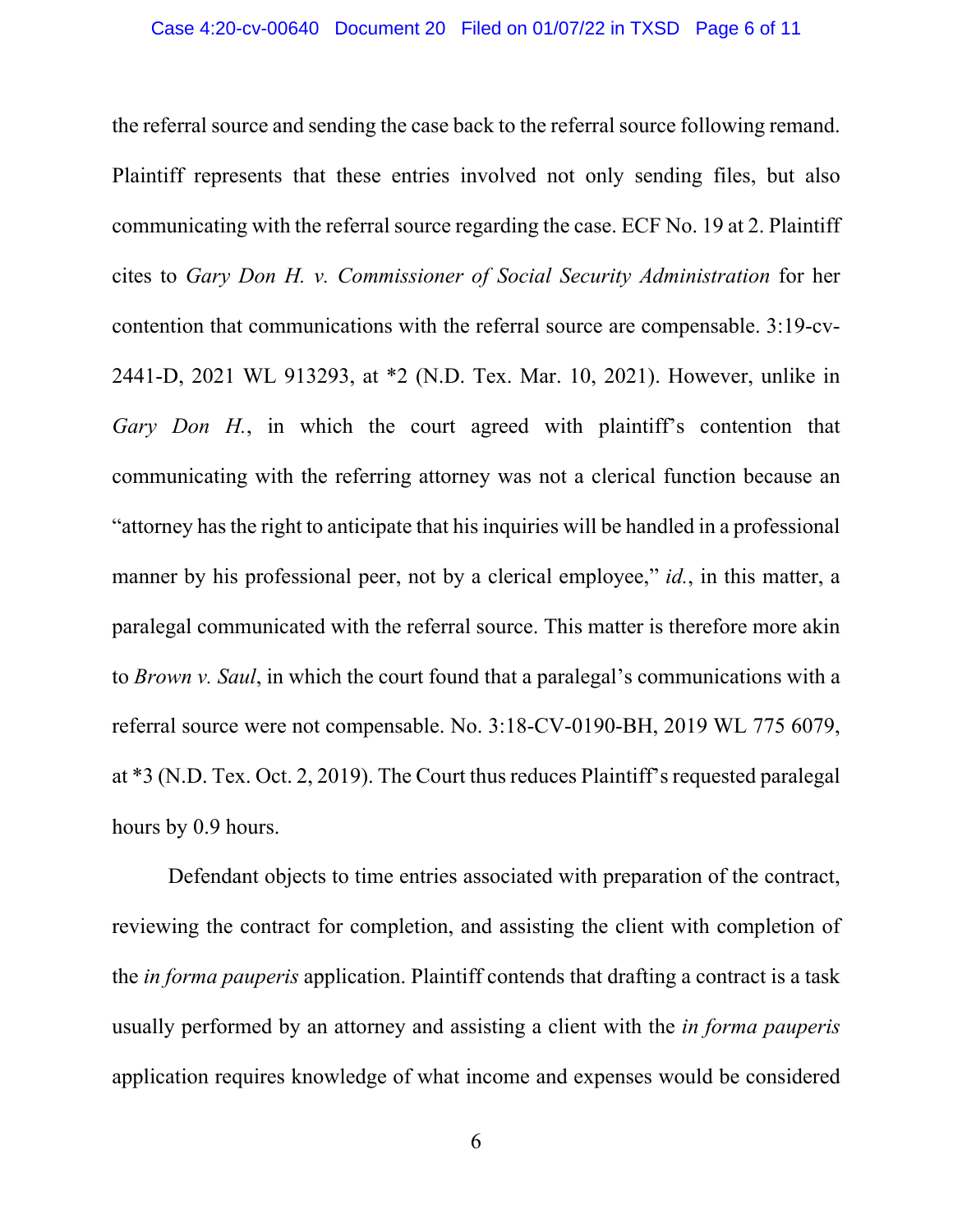#### Case 4:20-cv-00640 Document 20 Filed on 01/07/22 in TXSD Page 7 of 11

by the court to determine if the application would be granted. ECF No. 19 at 3. However, while the Court agrees with Plaintiff that drafting of a contract is a task traditionally performed by an attorney, the drafting of an *in forma pauperis application* by a paralegal is a not compensable clerical task. *See, e.g.*, *Brown*, 2019 WL 775 6079, at \*3 (holding that drafting of an *in forma pauperis* application is a clerical task). The Court thus reduces Plaintiff's requested paralegal hours by 0.6 hours.

Finally, Defendant objects to time spent by a paralegal preparing the transcript for attorney review. In support of her argument, Plaintiff provides several cases in which the court granted compensation for the time spent by a paralegal preparing the transcript for attorney review. *See Zayas v. Comm'r of Soc. Sec.*, No. 8:18-CV-2918-T-MAP, at 4 (June 12, 2020); *Sykes v. Comm'r of Soc. Sec. Admin.*, CV-SAG-16-898, 2017 WL 1956852, at \*2 (D. Md. May 10, 2017); *Holder-Hillman v. Comm'r, Soc. Sec. Admin.*, 1:17-CV-01266-CMS, at 7 n.3 (N.D. Ga. Aug. 27, 2018); *Allen v. Colvin*, No. 1:15-v-00130-ODE, at 5 (N.D. Ga. Oct. 17, 2016) (citing *Miller v. Colvin*, No. 5:14-CV-0611 (DEP), at 8–9 (N.D.N.Y. Sept. 23, 2015)). The Court is inclined to agree with the analysis in these cases. Preparing a transcript for ready legal analysis requires some legal knowledge and training, and compensating such work furthers judicial economy by reimbursing paralegal work that cuts down on attorney's fees.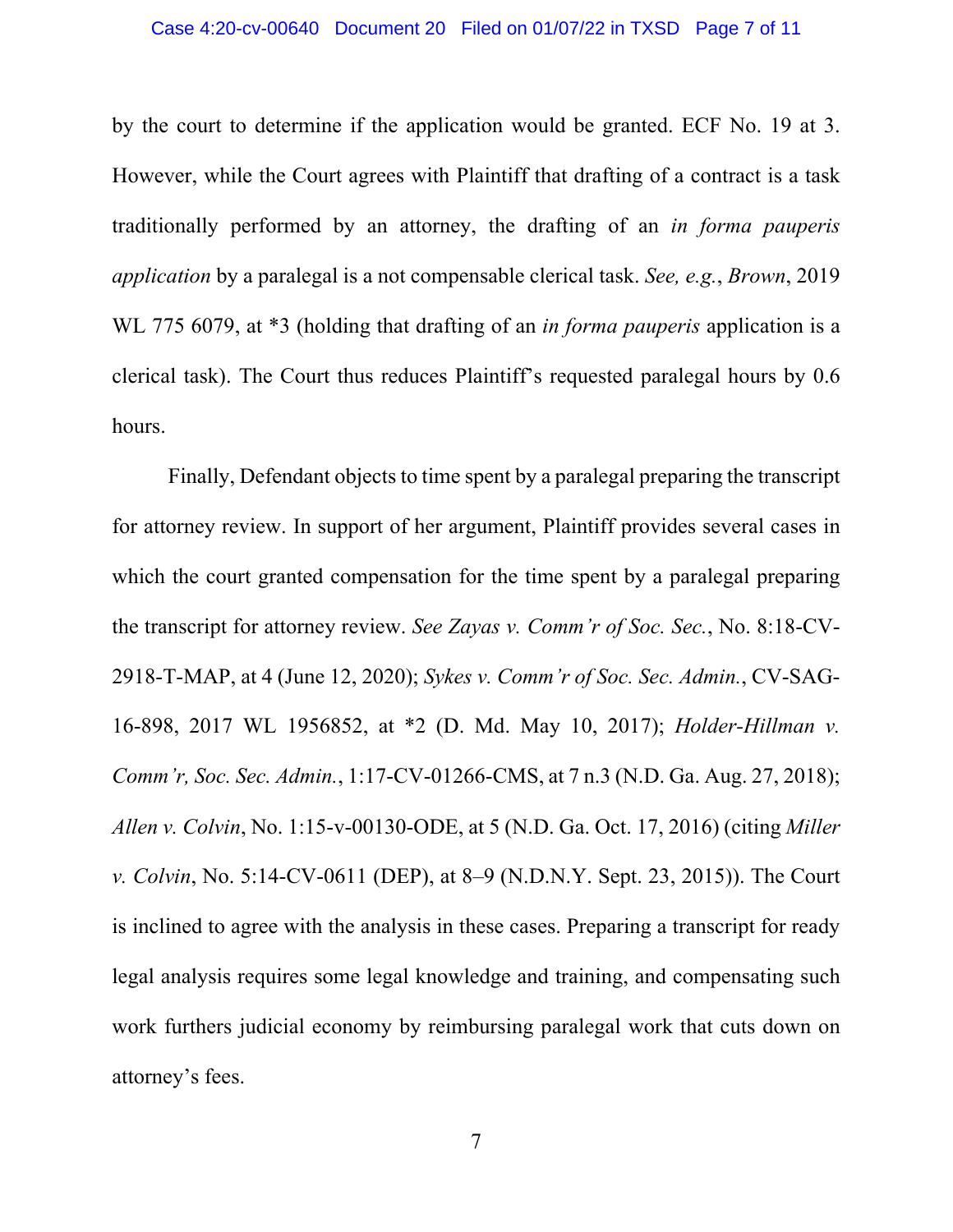Having reviewed the record in this case, the Court discounts Plaintiff's requested hours to 47.3 hours, including 40 attorney hours and 7.3 paralegal hours, as reasonable and supported by the record and the issues at stake.

## **B. Reasonableness of Rate Sought.**

Counsel's hourly rate is higher than the statutory rate of  $$125$ , requiring a finding that the increase in the cost of living or a special factor justifies a higher fee. *See* 28 U.S.C. § 2412(d)(2)(A)(ii). The court has wide discretion in calculating any increase in the hourly rate. *Matthews*, 2020 WL 242487, at \*2.

Courts routinely use cost-of-living adjustment based on the Consumer Price Index ("CPI") report compiled by the United States Bureau of Labor Statistics. *E.g., Day*, 2017 WL 4922048, at \*2; *Chargois*, 454 F.Supp.2d at 634 (collecting cases). Based on the region where services were performed, the court will use the average annual CPI for the year the last time the rate changed as a base rate, and then compare it to the average annual CPI for when the attorney provided the legal services. *Chargois*, 454 F.Supp.2d at 634; *accord Perales*, 950 F.2d at 1079 (instructing the court on remand to "segregate the attorneys' hours by year and apply the appropriate cost-of-living adjustment on an annual basis"). If the CPI increased from the time the hourly rate changed to the time the services were performed, "the court calculates

<sup>&</sup>lt;sup>7</sup> The EAJA dictates that attorney's fees not to be awarded in excess of \$125 per hour, unless the Court determines that an increase in the cost of living or a special factor justifies a higher fee. *See* 28 U.S.C. § 2412(d)(2)(A)(ii).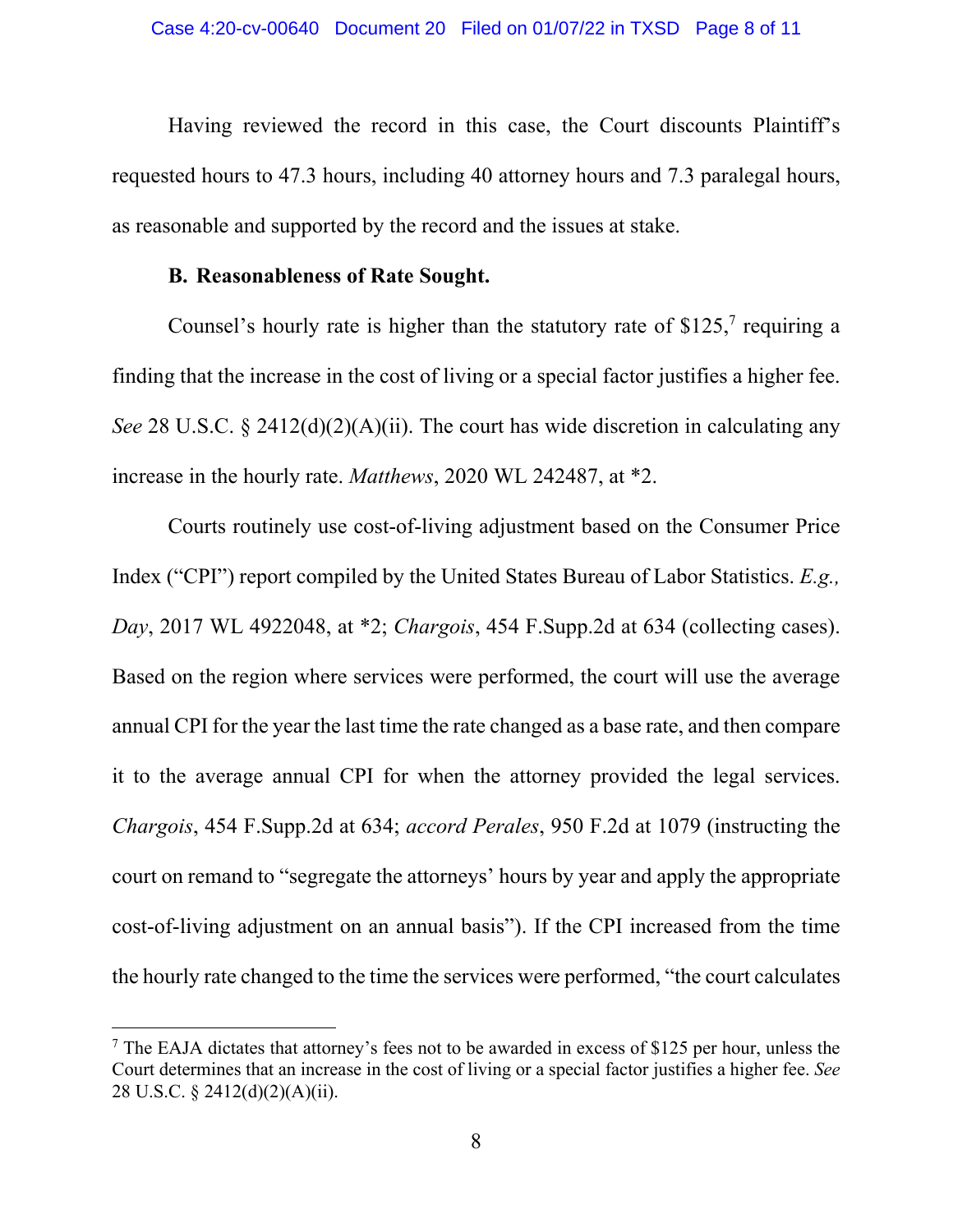the percentage difference and approves an excess hourly fee corresponding to the calculated percentage increase." *Chargois*, 454 F.Supp.2d at 634.

Here, Plaintiff's counsel is based in New York, but appeared *pro hac vice* in this case filed in Houston.<sup>8</sup> She is claiming fees for work performed in 2020 and 2021. The hourly rate last changed in 1996; at that time, the CPI for Houston-Galveston-Brazoria, TX and was 142.7. Based on the case law, the Court calculates the hourly rates for 2020 and 2021 as follows:

- In 2020, the CPI for Houston-Galveston-Brazoria, Texas was 229.161. The percentage difference between 1996 and 2020 is 160.589% (229.161/142.7). Therefore, the hourly rate for 2020 is \$200.74 (160.589% x 125).
- In 2021, the CPI for Houston-Galveston-Brazoria, Texas was  $243.813.^9$ The percentage difference between 1996 and 2021 is 170.857% (243.813/142.7). Therefore, the hourly rate for 2021 is \$213.57.  $(170.857\% \times 125).$

Using these calculated hourly rates, the Court determines the appropriate fee for Plaintiff's counsel based on the hours worked. In 2020, Plaintiff's attorney worked

<sup>&</sup>lt;sup>8</sup> When determining which CPI figures to use for out-of-state attorneys, the Court finds it most appropriate to use data specific to the Houston area, where this Court is located. *See Mesecher v. Berryhill*, No. 4:15-CV-0859, 2017 WL 4417682, at \*2 (N.D. Tex. Oct. 3, 2017) (finding the use of city- specific data where the court was located appropriate).

<sup>&</sup>lt;sup>9</sup> Only data through October 2021 is available.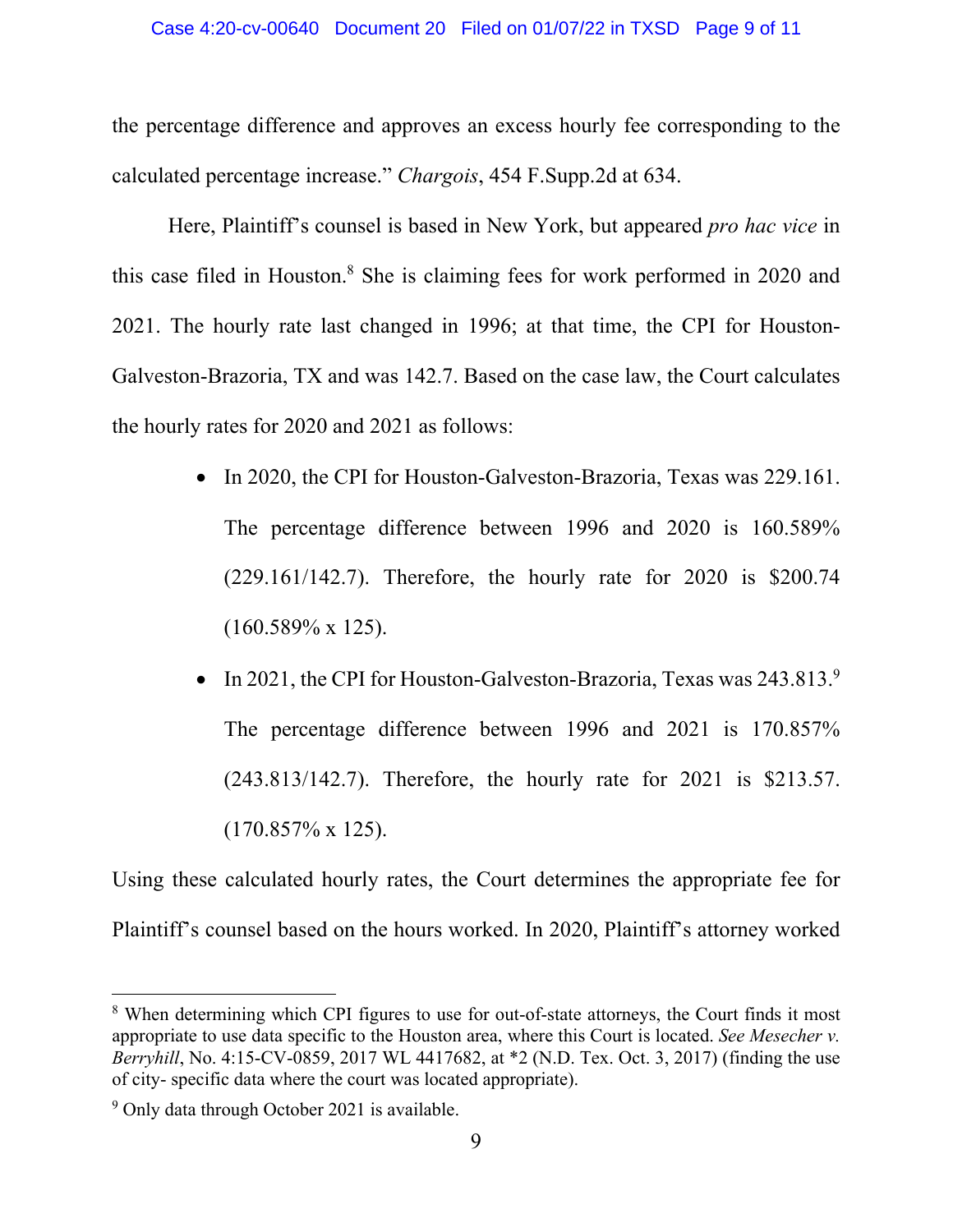33.6 hours; and at \$200.74 per hour, his fee is \$6,744.86. In 2021, he worked 6.4 hours; and at \$213.57 per hour, his fee is \$1,366.84. The sum of the 2020 and 2021 attorney's fees is \$8,111.70.

 The EAJA also allows for recovery of paralegal fees at prevailing market rates. *Richlin Sec. Serv. Co. v. Chertoff*, 553 U.S. 571, 581 (2008). Plaintiff seeks to recover 8.8 hours of paralegal work at a rate of \$100 per hour, for a total of \$880. ECF No. 17 at 2; ECF No. 17-4; ECF No. 19 at 3. Courts in this Circuit frequently approve comparable paralegal awards in the context of the EAJA. *See, e.g.*, *Matthews*, 2020 WL 242487, at \*3 (\$100 per hour for 8 hours worked); *McCullough v. Saul*, No. 18-CV-128, 2019 WL 2774336, at \*2 (W.D. Tex. July 2, 2019) (\$100 per hour for 7.5 hours worked); *Banks v. Berryhill*, No. 18-CV-239, 2019 WL 2084539, at \*1 (N.D. Tex. May 13, 2019) (\$95 per hour for 7.4 hours worked); *Rasco v. Berryhill*, No. 17-CV-946, 2018 WL 3621054, at \*4 (S.D. Tex. June 4, 2018) (\$105 per hour for 5.6 hours worked). The Court finds an award of \$730 in paralegal fees to be reasonable, for a total of \$8,841.70.

 Plaintiff came to a slightly lower calculation, \$8,390.53. ECF No. 21 at 3. To promote uniformity in the division, the Court uses the rates as calculated. *Mesecher*, 2017 WL 4417682, at \*2 ("Use of such data promotes fee rates that are uniform within a particular district court division." (internal citations omitted)); *accord Norma Jane T. v. Saul,* No. 4:19-CV-3320, 2021 WL 965910, at \*3 (S.D. Tex. Mar.